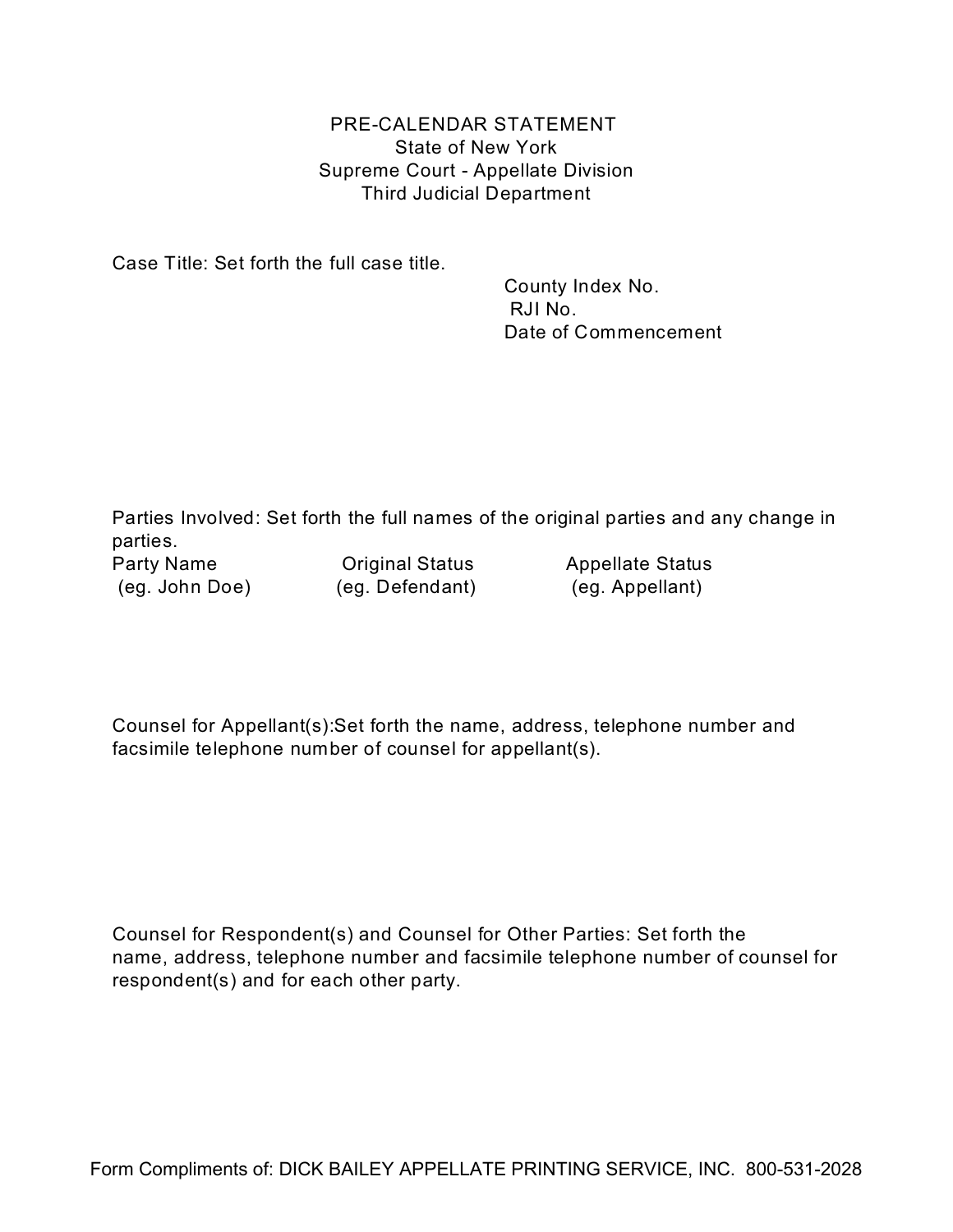Court, Judge and County: Identify the court, judge or justice, and the county from which the appeal is taken.

Nature and Object of Action or Proceeding: Concisely set forth the nature and object of the underlying action or proceeding.

Appellate Issue(s): Set forth a clear and concise statement of the issue(s) to be raised on the appeal, the grounds for reversal or modification to be advanced and the

specific relief sought on the appeal.

Other Related Matters: Indicate if there is another related action or proceeding, identifying and briefly describing same.

Submitted by:

Signature

 Print Name: Attorney for: Date: